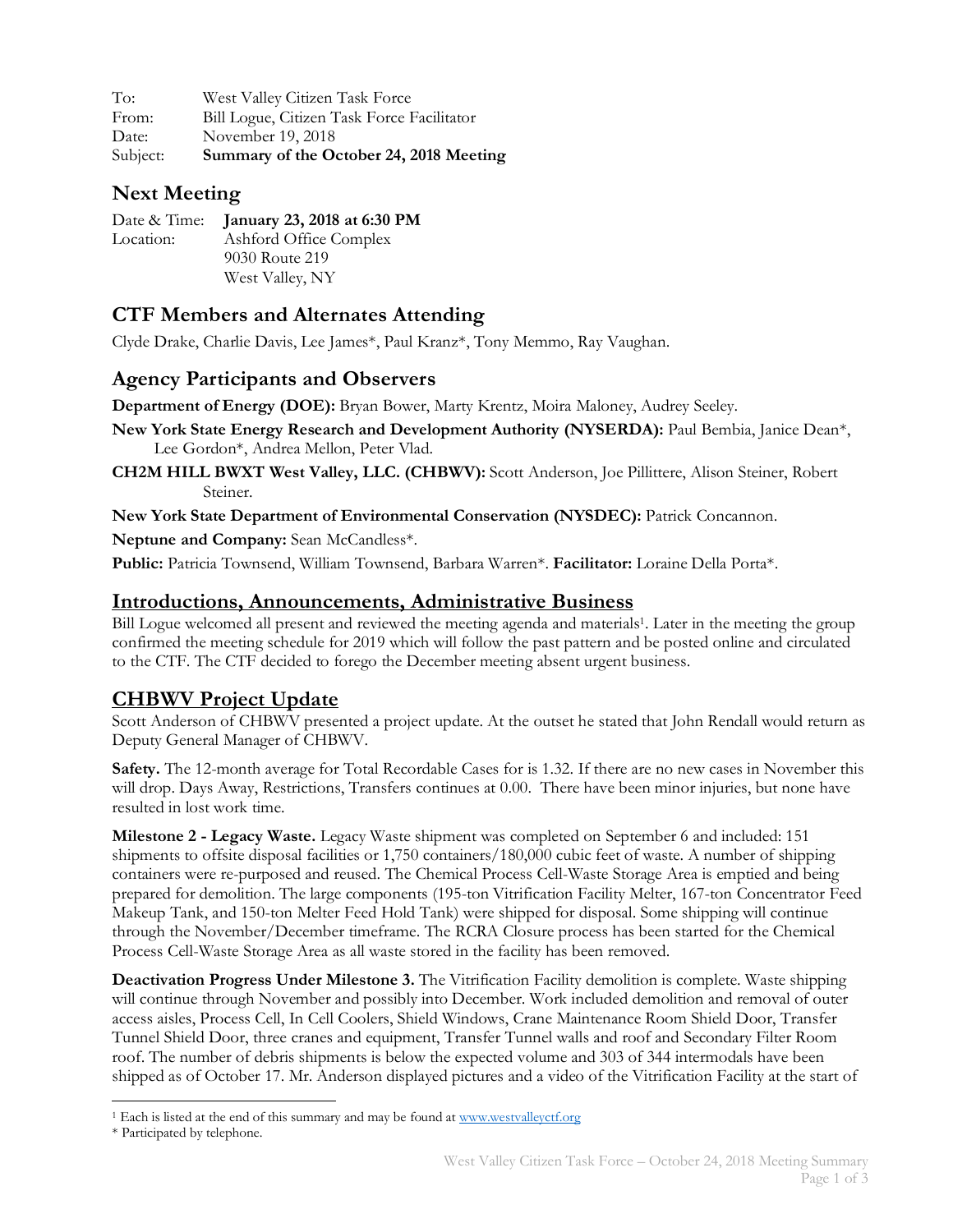demolition, during the work and after the completion of demolition. On September 27the workers, management, agencies and dignitaries celebrated the completion of Vitrification Facility demolition and Legacy Waste shipment.

The MPPB deactivation is 93% complete. Six crews continue to remove asbestos containing material and deactivate radiological areas. The Vent Exhaust Cell stabilization of the upper and lower plenums is complete. Workers conducted initial entry into the Vent Washroom to remove excess tools and equipment and obtain radiological dose surveys of the area and scrubber unit. In the Chemical Process Cell preparations are underway for grouting. Planned completion is in November. MPPB demolition is on hold pending an evaluation on the best way to proceed safely during open air demolition. A number of ancillary facilities to the MPPB were removed or demolished, including the MPPB stack which was lowered and cut into segments for shipping.

**Balance of Site Facilities – Milestone 4.** Twenty-three of 47 other facilities on the site have been demolished and the areas restored, including the former Administration Building. Site infrastructure reconfiguration continues. Work is complete on the natural gas distribution system with 2,800 feet of new pipeline on the WVDP and approximately 2 miles of new pipeline on the WNYNSC. The new electrical substation transformer will be hooked up within the week and Phase 1 of the electrical reconfiguration will be completed by the end of October and Phase 2 of the electrical reconfiguration schedule to be completed in the spring of 2019.

### **Permeable Treatment Wall Update**

Robert Steiner of CHBWV provided an update on the performance of the Permeable Treatment Wall (PTW). The PTW was installed in the fall of 2010 near the leading edge of the Strontium-90 North Plateau Groundwater Plume and is designed to use zeolite to remove the Sr-90 through an ion exchange process. Geochemical and Sr-90 data indicate the wall is performing as designed with Sr-90 downgradient activity decreased. Sr-90 levels downgradient from the PTW are expected to continue to decrease as treated groundwater flows into the area. There are approximately 60 monitoring wells at different depths within and on either side of the PTW. There are 6-9 wells in each of the plume lobes.

In response to a question about what would be done if the PTW becomes saturated or does not perform as expected, Mr. Steiner stated that would be indicated by similar Sr-90 levels up and downgradient and options would be considered and could include replacement of the zeolite media. This might be part of the Phase 2 decision-making for the non-source area of the plume.

Mr. Steiner displayed schematics of the wall and plume lobes with Sr-90 concentration levels and graphs showing the diminution of downgradient Sr-90 at two monitoring well locations. Quarterly monitoring will continue and wall performance evaluations and documentation in annual reports.

# **2017 Annual Site Environmental Report (ASER)**

Alison Steiner of CHBWV provided an overview of the 2017 ASER. (Available at www.wv.doe.gov) Ms. Steiner displayed a graphic comparing doses from natural and man-made source, about 620 mrem/year, with the dose from WVDP in 2017, less than 0.47 mrem from effluents to air and water.

Air monitoring in 2017 occurred through five active air emissions stacks and up to 15 portable ventilation units. The 2017 concentrations were 0.088 of the DOE derived concentration standard where an individual would be exposed continuously for one year. Off-site air monitoring occurs at 16 ambient air samplers encircling the site within one mile. A background sampler is located at Great Valley 18 miles south of the WVDP. Samples are analyzed quarterly. The 2017 results are in compliance with National Emission Standards for Hazardous Air Pollutants regulations of an air dose of less than 10 mrem.

Other environmental samples were collected from 69 groundwater well sampling points quarterly, two drinking water supply wells monthly, 3 onsite and 6 off-site soil/sediment locations and a number of fish, deer and dairy farm and food crop locations. Direct radiation was also monitored at 10 onsite and 17 offsite locations. There were no drinking water exceedances. No radionuclides above background were detected in the fish, deer, milk or vegetable samples. The sediments at Thomas Corners Bridge continue to exceed background for Cesium-137 as they have since the early 1980s. Raw data from samples is included in the ASER.